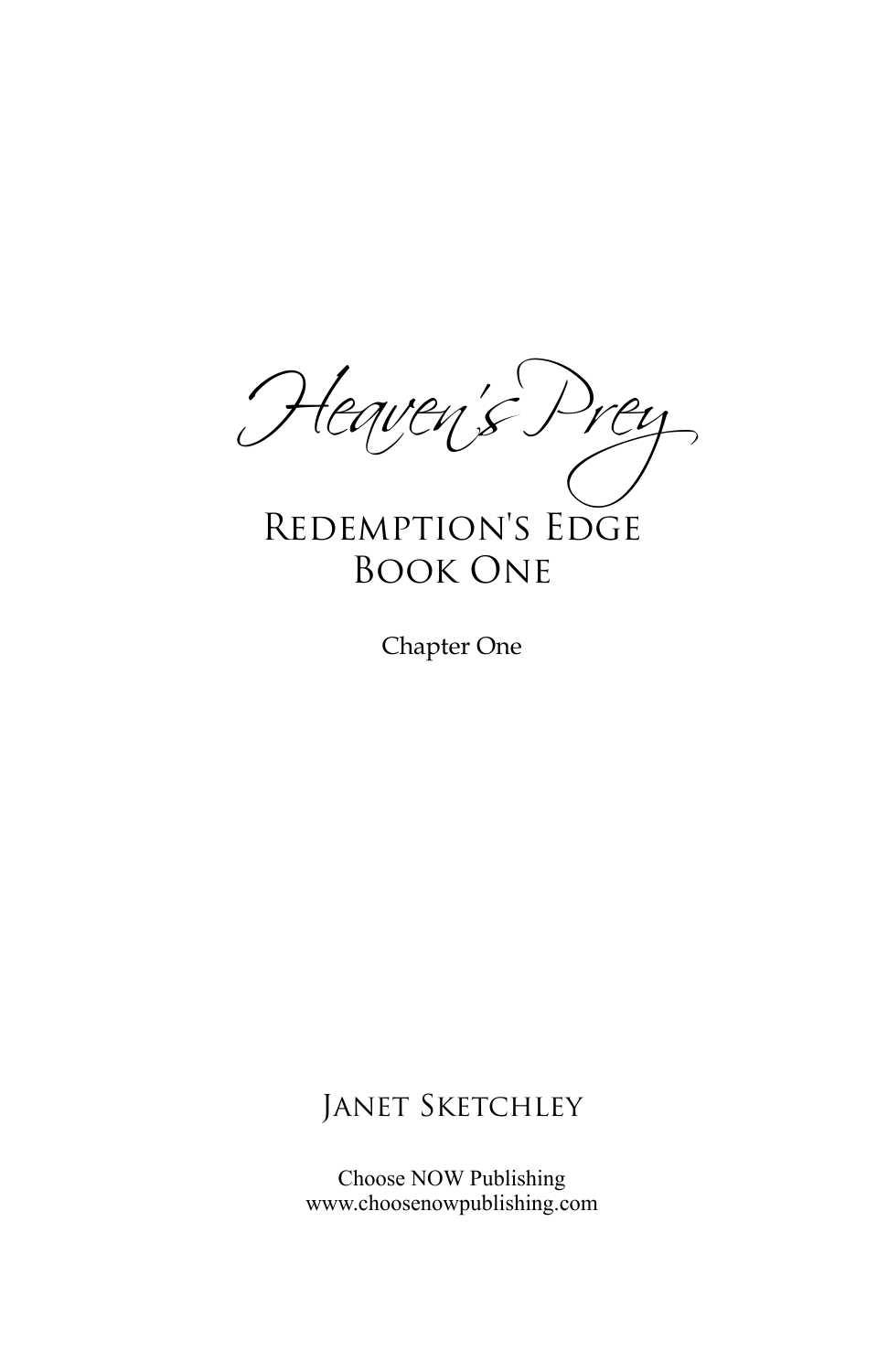## Janet Sketchley

*Chapter 1*

Another gust of wind pelted rain against the kitchen window. Ruth Warner sopped up the last of her homemade chili with a thick slice of sourdough bread. Too bad she didn't have time for a little more.

The kitchen lights flickered, and her husband, Tony, groaned. "I hope the power holds. There's a ball game on later." He carried their cutlery and bowls to the sink and rinsed them more carefully than Ruth would have done. She'd wiped hers clean enough with the bread. It could have gone straight into the dishwasher.

Tony turned from the sink, bowl in hand. "Why don't you stay home tonight? It's nasty out there."

Halifax didn't often get storms this bad. If only she could avoid going back out in it. But since Harry Silver had escaped from prison, her weekly prayer meeting was more important than ever. Ruth grinned at her husband. "It's prayer, not baseball—they don't call rain delays. Don't worry, I won't melt." She tucked a pocket-sized Bible and notebook into her purse.

Tony walked away from the sink, dripping water on the floor from the bowl he'd been rinsing. He blocked Ruth's way out of the kitchen, feet wide, other hand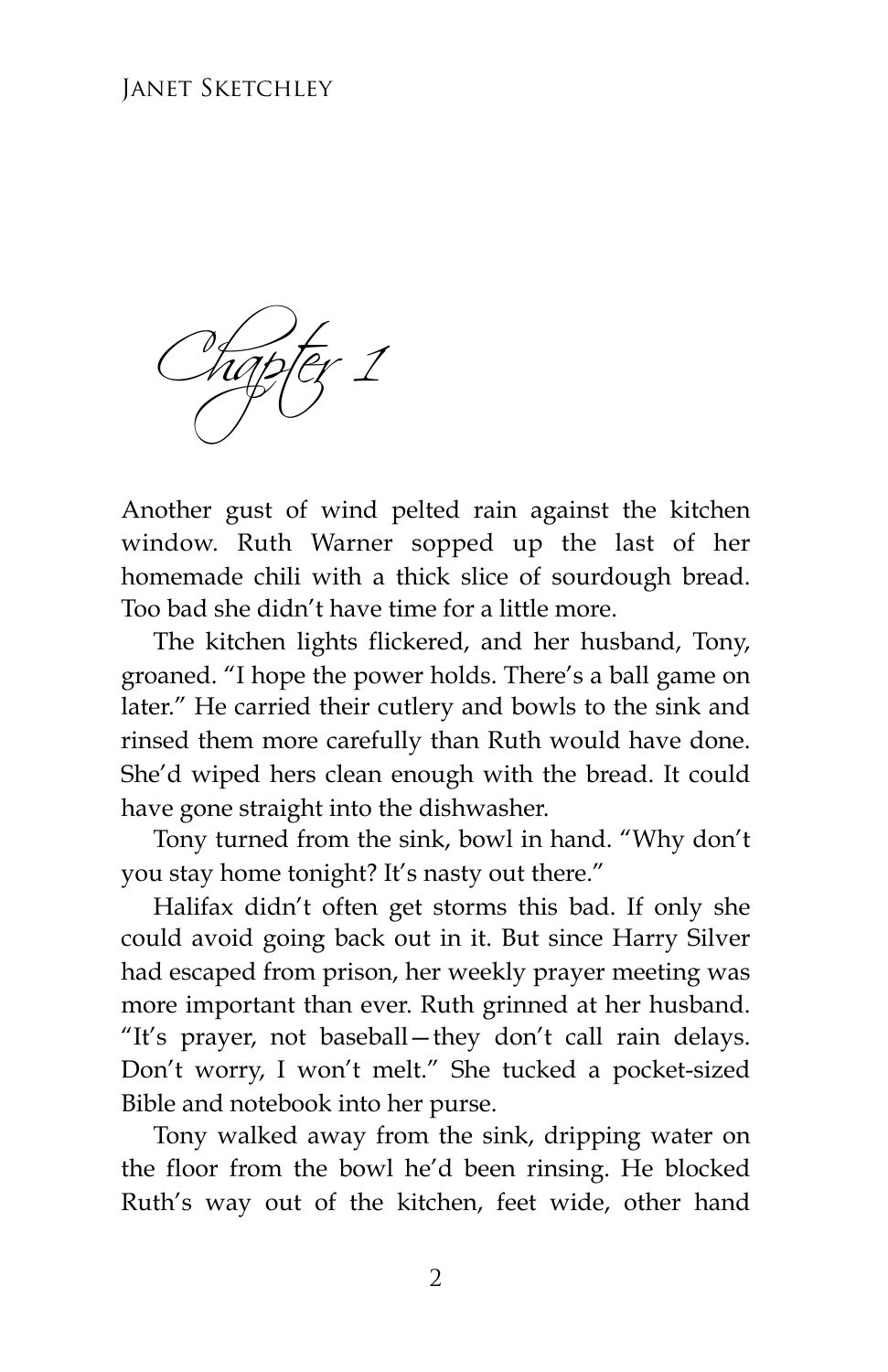planted on his hip. His stare pushed her back a step. "This is about Silver's escape. Isn't it?"

The flat accusation in his voice twisted Ruth's stomach into knots. She looked past him to the front entranceway. "I told Norma I'd pick her up. She's nervous driving when it's windy." She sidestepped around him but he caught her arm and drew her back toward the counter.

"The truth, babe." His frown pulled his eyebrows into one, his mouth a thin line. The look his secretary said was so effective with troublemakers at school.

Ruth sighed. He wasn't supposed to use that look on her. "Tony, Pastor Linton said praying for Harry would be part of my healing. You know I didn't want to, but he was right."

"Harry? This is the filth that murdered our niece, and you're calling him by his first name as if he's a buddy? Listen to yourself!"

His face darkened, and his grip on Ruth's forearm shook. He flung his other arm back as if to set the chili bowl in the sink, but the bowl shattered against the faucet. Ceramic shards skittered across the countertop and dropped onto the floor.

Tony went still. He barely glanced at the mess before his eyes held Ruth's again. He let go of her arm.

Ruth didn't move. The wall clock ticked louder and louder.

She counted out a full minute. Guilt wormed in her stomach. Why had she called Harry by name? She couldn't pray for him as "Silver" because it felt disrespectful, but Tony wouldn't get that. Men called one another by their last names and thought nothing of it.

Ruth pressed her lips together. What Tony really didn't get was his wife praying for the man who'd raped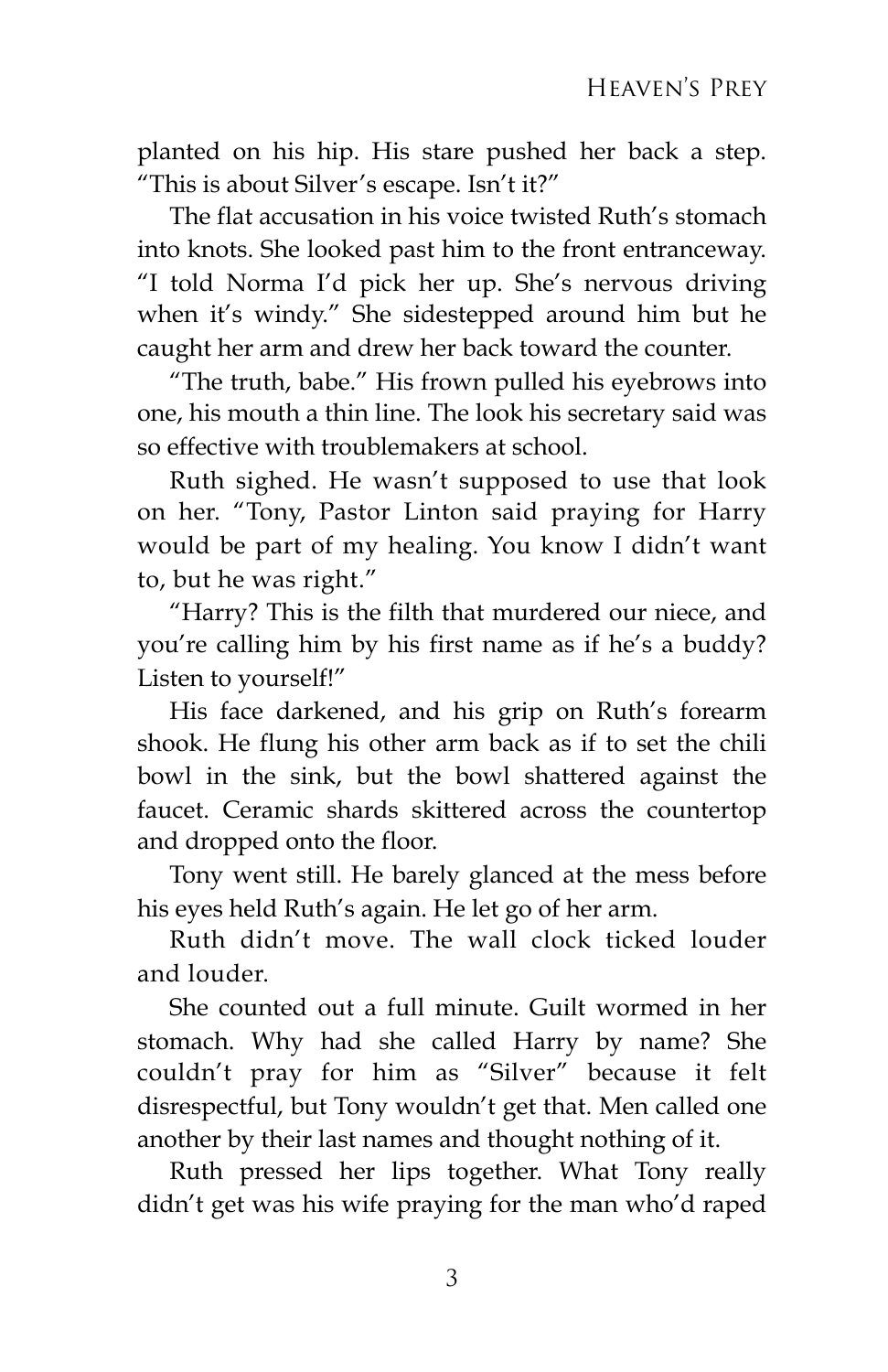and murdered their niece. A niece they loved like the daughter they couldn't have.

Memories flickered. Susan at age ten, flour on her nose, making Christmas cookies and giggling. At fourteen, clinging to her mother, then to Ruth, during her father's cancer treatments.

Ruth's hands clenched until her nails dug into her palms. Alden had lived, thank God. But Susan—such a tragic, brutal, horrible death. How could Ruth make her husband understand the healing she'd found in forgiveness? The concern she'd developed for Harry's soul?

Did Tony think she'd betrayed Susan by praying for her killer?

Ruth stepped nearer. "Tony, he's out there somewhere tonight. I can't help search, but I can pray for the ones hunting him. I don't want any more young women to die."

Tony folded his arms across his chest. "Then pray here. Don't sneak out and do it behind my back."

Ruth squeezed her Bible through the soft leather of her purse. "That makes it sound like I'm cheating on you. I do pray here. But there's power in group prayer, and this is too big for me to carry alone."

 $^{\prime\prime}$ I see."

She locked his gaze. "Tell you what—I'll stay home if you'll pray with me."

Tony's eyes narrowed even more, focused to burn. "This has gone far enough. Your faith made a good support to get over the grief. Fine. Now forget about Silver. I don't want you praying for him. I don't want you talking about him. This obsession stops now."

"It's not  $-$ "

"It's him or me, Ruth. You choose."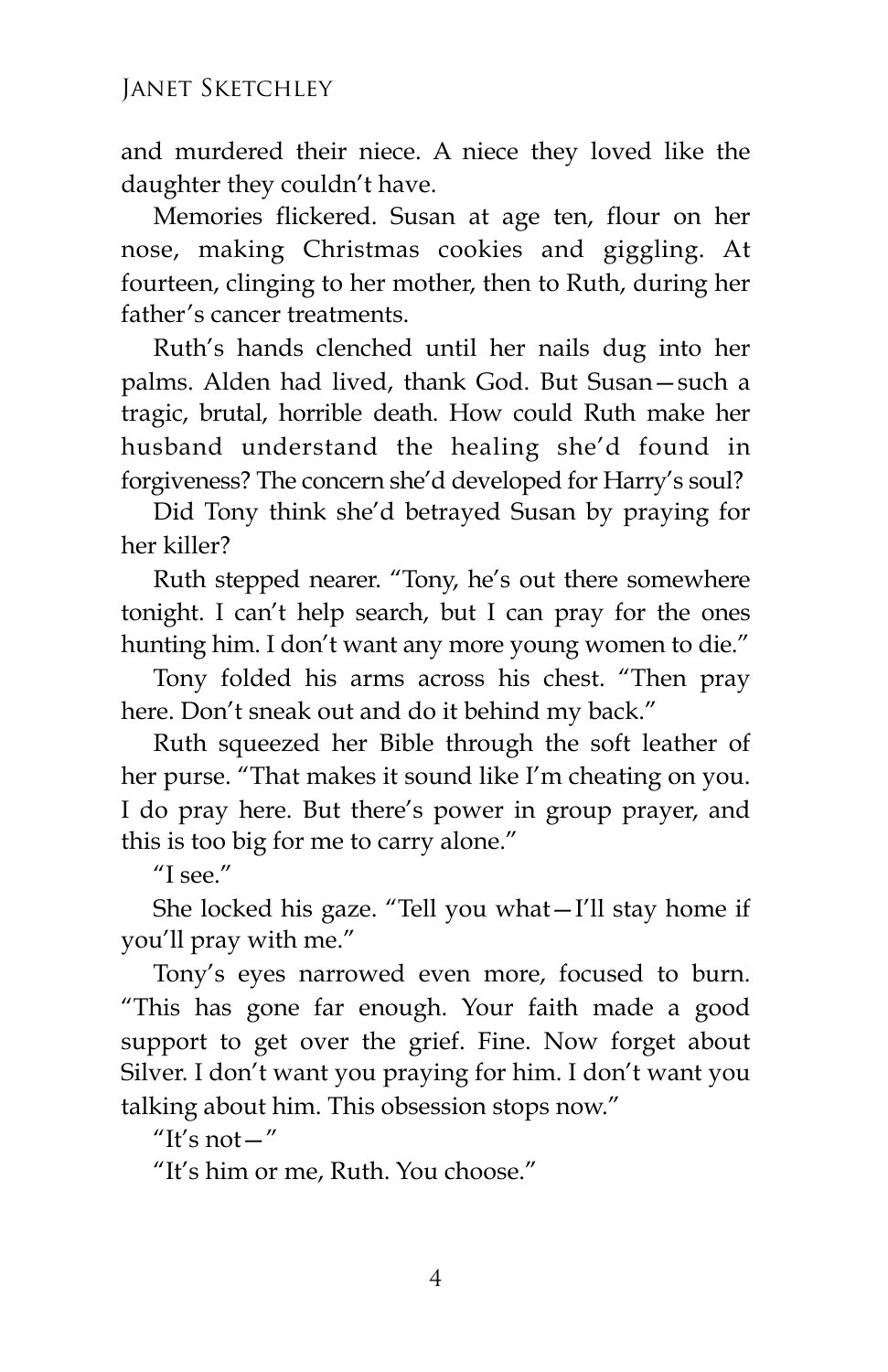Tony spun on his heel and kicked a piece of ceramic out of his path. Without another word, he yanked the basement door open, slammed it shut behind him and stomped down the stairs.

Ruth pressed a hand against her trembling lips and stared at the closed door. What just happened? *God, don't make me choose.* After a minute she grabbed the broom and dustpan from the closet and swept up the pieces of the bowl.

Going after Tony now would only make things worse. Better if they both cooled down first. She checked the time. Norma would be waiting.

\*\*\*

Ruth sat with a handful of others around the table. On a stormy night like this, Pastor Linton could have cancelled. Nobody would have complained. Ruth's spirit drew comfort from the chance to be here, though. She'd meant what she told Tony. This burden was too much to carry alone.

She glanced at the list in her notebook. Mary's surgery, Al's daughter, the upcoming youth mission tour. Listening to the rain beating against the windows, she spoke her own request. "Harry Silver."

Someone sighed. Her friend Norma gave a reassuring nod. George, the elderly man opposite her, twitched his lips in a flash smile. He'd lost his daughter to a drunk driver, and he'd confided to Ruth that he prayed for the man every morning.

Ruth sat straighter in her chair. Each week she mentioned Harry's name the undercurrent of tension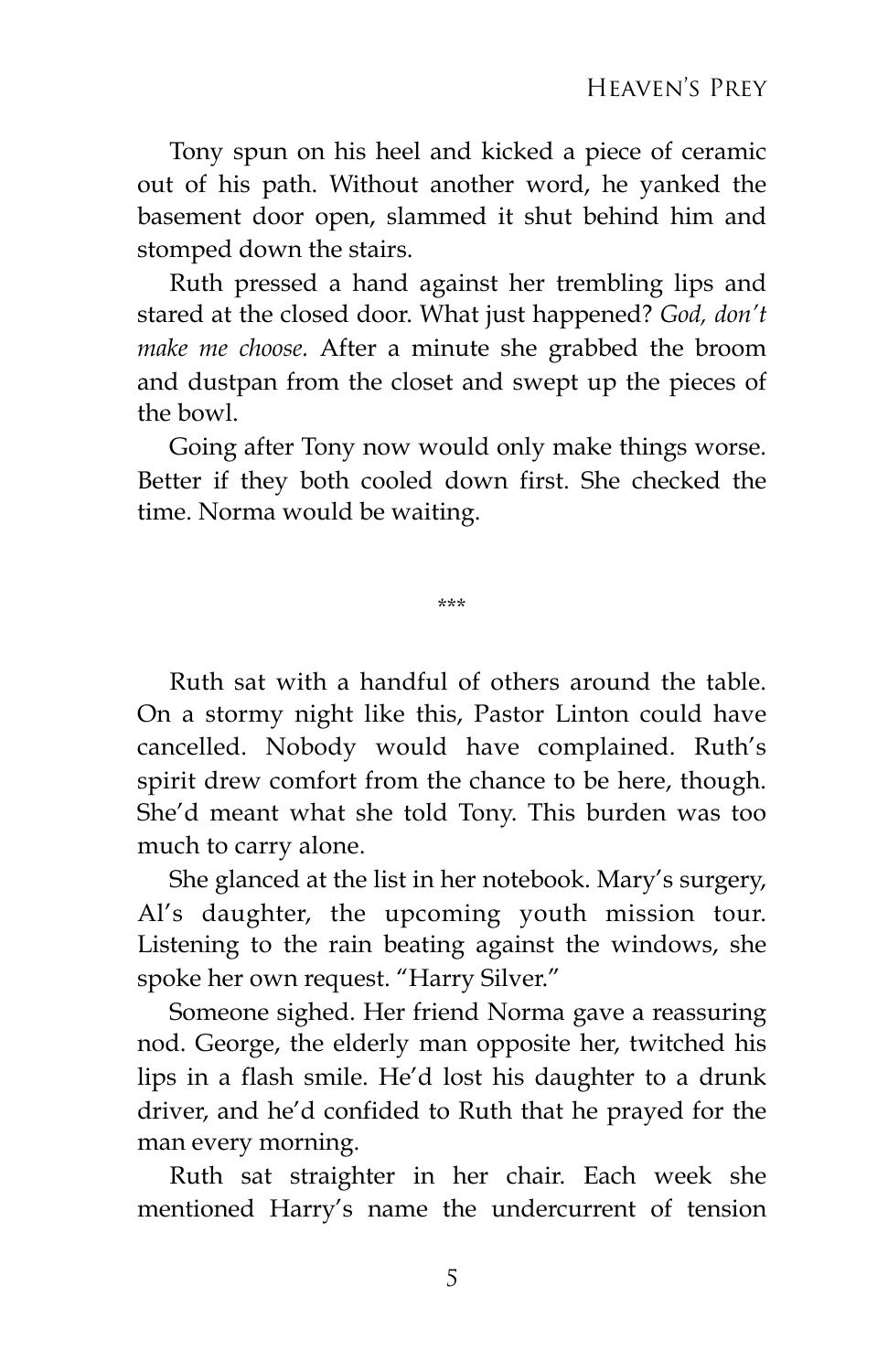increased, but she couldn't keep silent. Especially now that he'd escaped from prison.

Pastor Linton tapped his pen against his chin. "If we were honest, we'd have to admit this is one soul we don't particularly want to see saved. Harry Silver deserves to end up in hell."

The atmosphere thickened. One or two heads nodded slowly. Few people met his eyes. Ruth waited.

A smile softened the pastor's pockmarked face. "That's natural, but remember God is supernatural. In Second Peter, it says He is not willing for anyone to perish. That includes this man, whether we like it or not. Silver has to make his own choice, but God can work in his heart. Our job is to join Ruth in this prayer and leave the results up to the Lord."

He surveyed the group. "Are there other requests? No? Then let's come before our Father."

Ruth bowed her head with the rest. Eyes closed, hands clasped, she let the silence seep into her soul. God is here. Creator, King, Father.

Soft voices spoke in turn, addressing needs, affirming God's sovereign ability to make a difference. More than one offered a sentence or two for Harry.

Finally Pastor Linton said, "Bless us now, and see each one safely home. Amen."

 $^{\prime\prime}$ Amen $^{\prime\prime}$ 

The word echoed in the hush around the meeting room table. Ruth opened her eyes. Only seven of them had braved the storm tonight, but the room carried an almost tangible charge from the intensity of their prayers. Her spirit held a peace, a strength she needed to take home with her.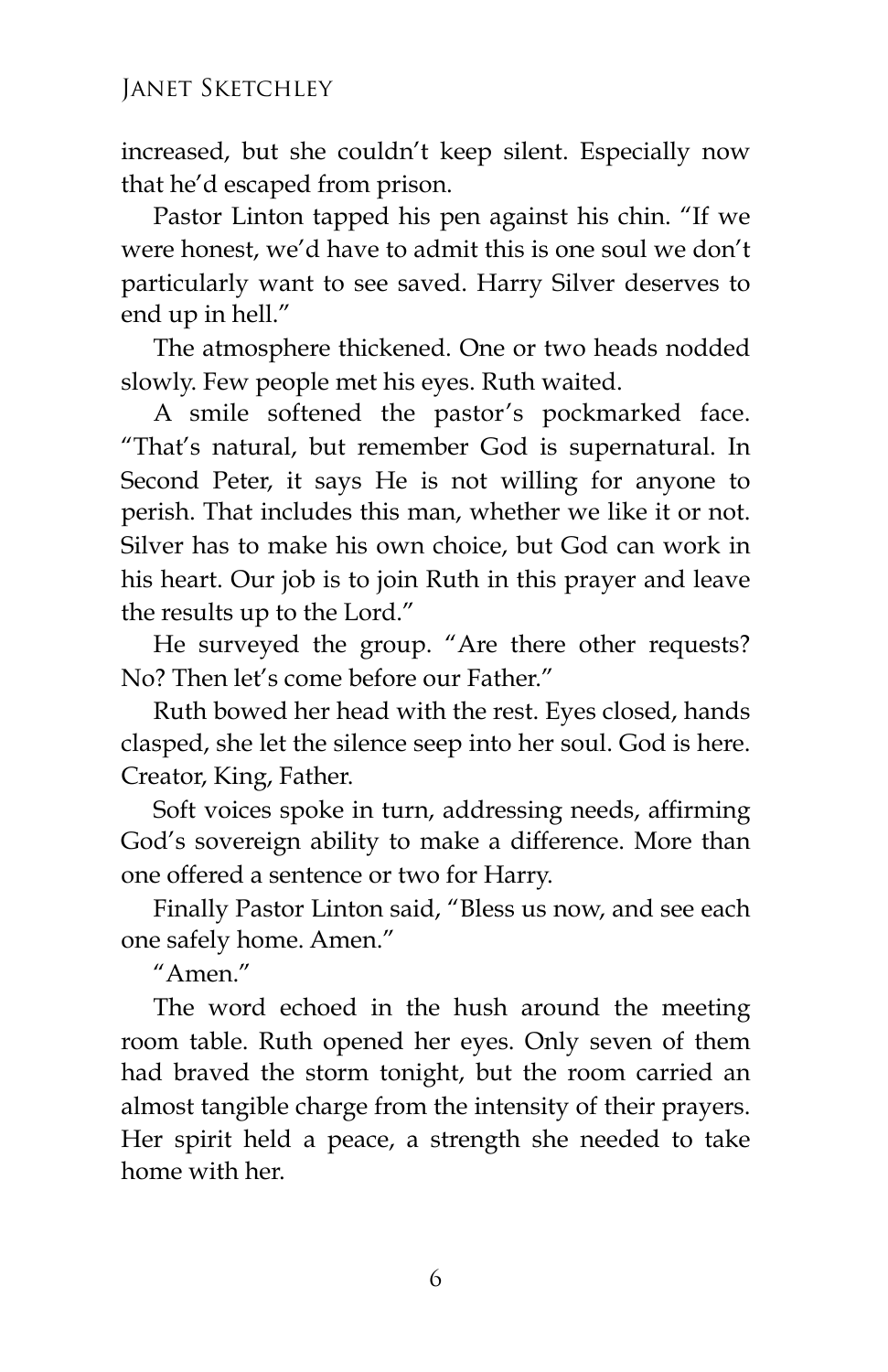Beside her, Norma stood and stretched. Like a chain reaction, the rest of them started to move. A few drifted toward the coffee carafe, talking in low tones. The wind howled louder and the rain rapped harder against the window.

Ruth poured herself a fresh cup of coffee, postponing the inevitable drenching. . . and the rematch with her husband. She should have asked for prayer for that, for the words to help him understand, and for a persuasive way to say them.

A touch on her arm made her jump. Pastor Linton spoke in her ear. "You're quiet tonight. Don't give up. God will work it out."

"I hope so." It wasn't until he turned to say goodnight to one of the others that she realized he hadn't been talking about her marriage.

Norma stood near the coat rack, zipping up an almost floor-length black plastic raincoat. Next would come the bright yellow Sou'wester rain hat. Ruth didn't know where the older woman found these treasures, but she couldn't argue with their usefulness.

Ruth downed the rest of her coffee and shrugged into her own rain gear. She'd brought a tie-on plastic hat herself tonight, even though she hated them. She hated wet curls plastered to her scalp even more. "I'll bring the car around for you, Norma. It's like the wind's dumping the whole Atlantic Ocean down on us. At this rate, half of Nova Scotia will be under water before morning."

After Norma had slowly and carefully folded her arthritic joints into the passenger seat, Ruth eased out of the parking lot with the others. At least the streets were empty. A gust of wind broadsided the car, and Ruth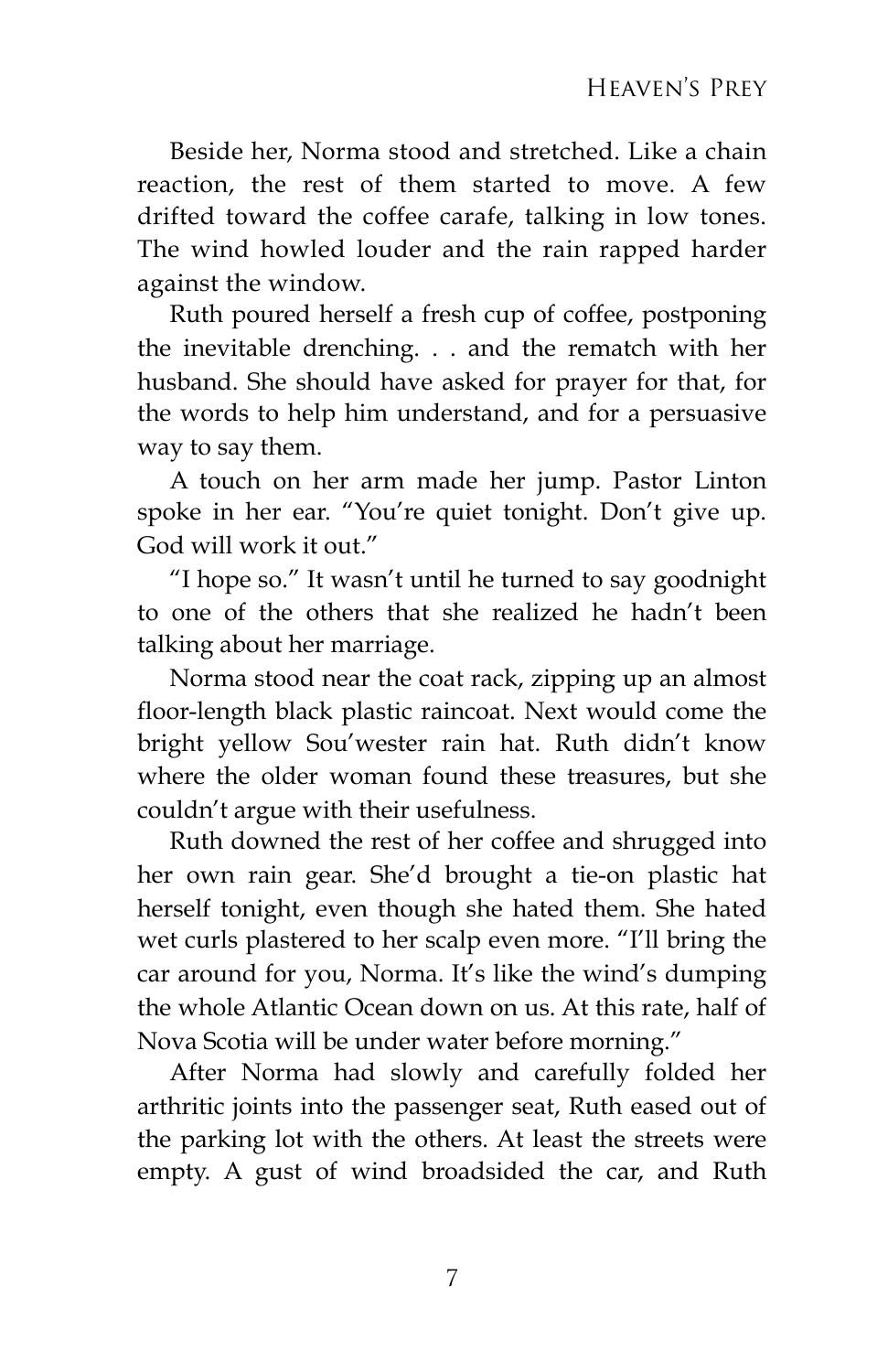narrowly missed hitting the curb. Norma squeaked and grabbed the dashboard.

Ruth clung to the steering wheel, peering ahead through the rain. She wasn't a nervous driver, but anything could happen in conditions like this. Concentrating so hard on the road should have kept her from thinking about facing Tony when she got home, but anxiety and caffeine—and tonight's prayer time—had her thoughts buzzing.

"Norma, when Pastor John suggested I pray for Harry Silver, I refused. But God told me to do this. How can I make Tony see when he doesn't think God's real?"

"Did you tell him about the nightmares?"

"He'd say it was all in my head. He thinks the healing is, too. Prayer brought me back from a dark, angry place. I worked hard to get here. Every time the hatred came back, I had to choose to forgive Harry again. To keep praying for him."

Ruth stopped at a red light. "Tony thinks it's about me, but it's not anymore. It's about redemption for Harry Silver. I don't know how God will do it, or if Harry will let Him, but I know He wants to. God loves him, in spite of what he's done."

Rain pinged off the car roof, poured down the windshield. Ruth flicked the wipers onto high. Prayer was supposed to build up, to heal. But her intercession for Harry lodged between them like a rusty ax-head, widening the grief-crack in their marriage.

She eyed the convenience store on the far side of the intersection. When the traffic light turned green, she pulled into the lot. "I should get some chips for Tony. His ball game won't be over yet. This'll only take a minute."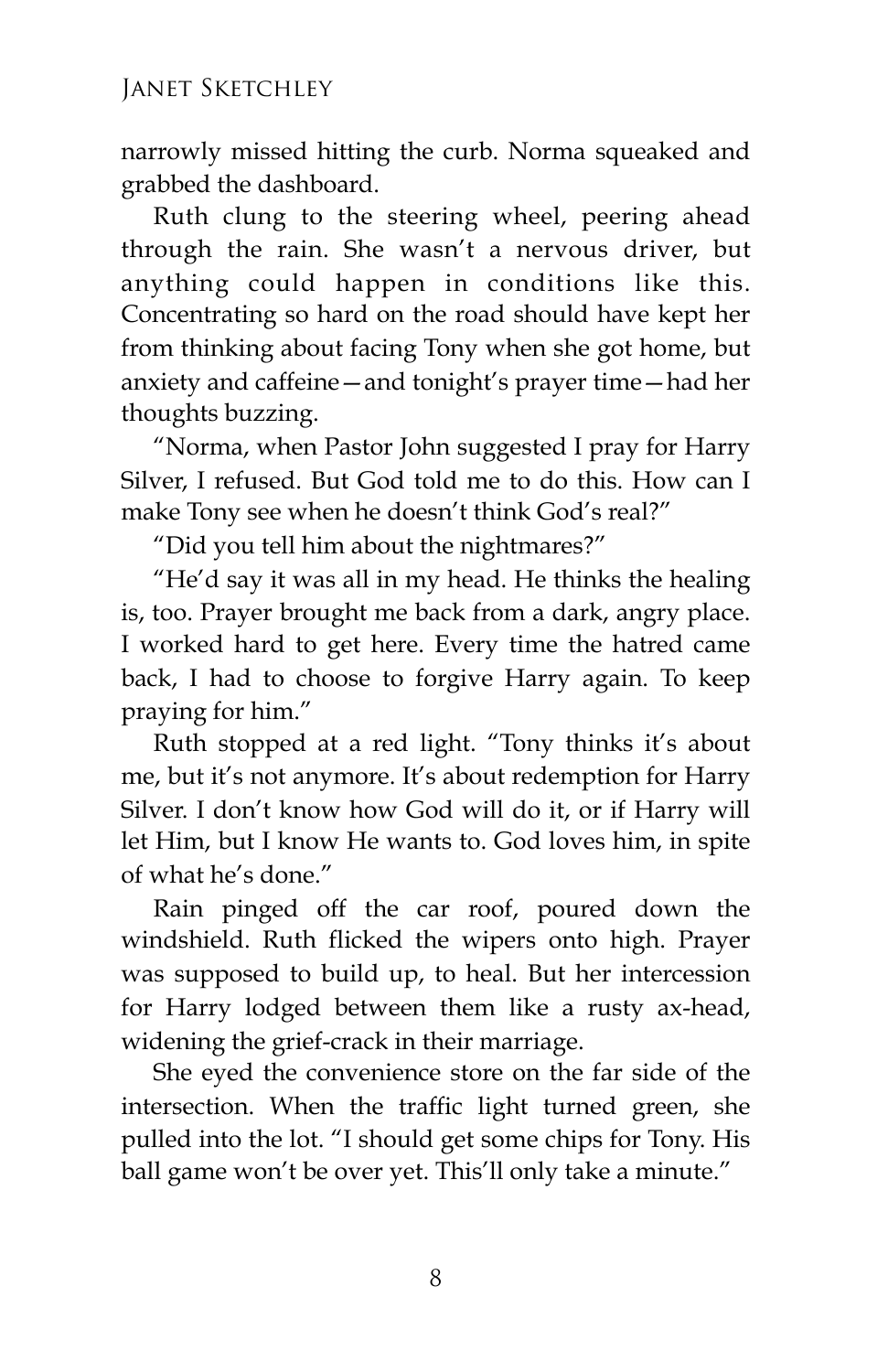Not much of a peace offering, but at least he'd know she was thinking about him. She squinted to locate the lines of the parking grid on the rain-slick pavement then decided it wasn't worth the eyestrain. The only other vehicle in the lot was a mid-sized car angled just outside the store entrance.

"If they can park that way on a night like this, so can I." She eased to a stop alongside. "Do you need anything, Norma?"

"I might as well get some milk. It'll save me going out tomorrow."

"I'll get it. You stay here and keep dry. This is my crazy idea, remember? What kind do you want?"

Norma's seatbelt clicked open. "I can't stay out here alone. Harry Silver's not the only criminal on the loose."

Ruth held back a sigh. Did Norma think she'd be attacked by someone roaming around in the pouring rain? Kidnapped? "Not even if I lock the doors?"

"Don't fret, Ruth. I'm dressed for it. And Tony will appreciate your thoughtfulness."

"Okay. Let's run for it, then."

The wind sloshed buckets of rain against their backs and pushed them toward the building. Ruth grabbed the door handle with both hands and strained to pull it open against the gale. This was crazy. They should just go home. The blast of wind shifted, and Ruth stumbled backward. Fingers sliding on the wet metal bar, she held it until Norma scurried through then ducked inside. Another gust slammed them in.

The other customer stood with his back to them at the cash. Ruth snatched a bag of sea salt potato chips from the display rack while Norma headed for the dairy case.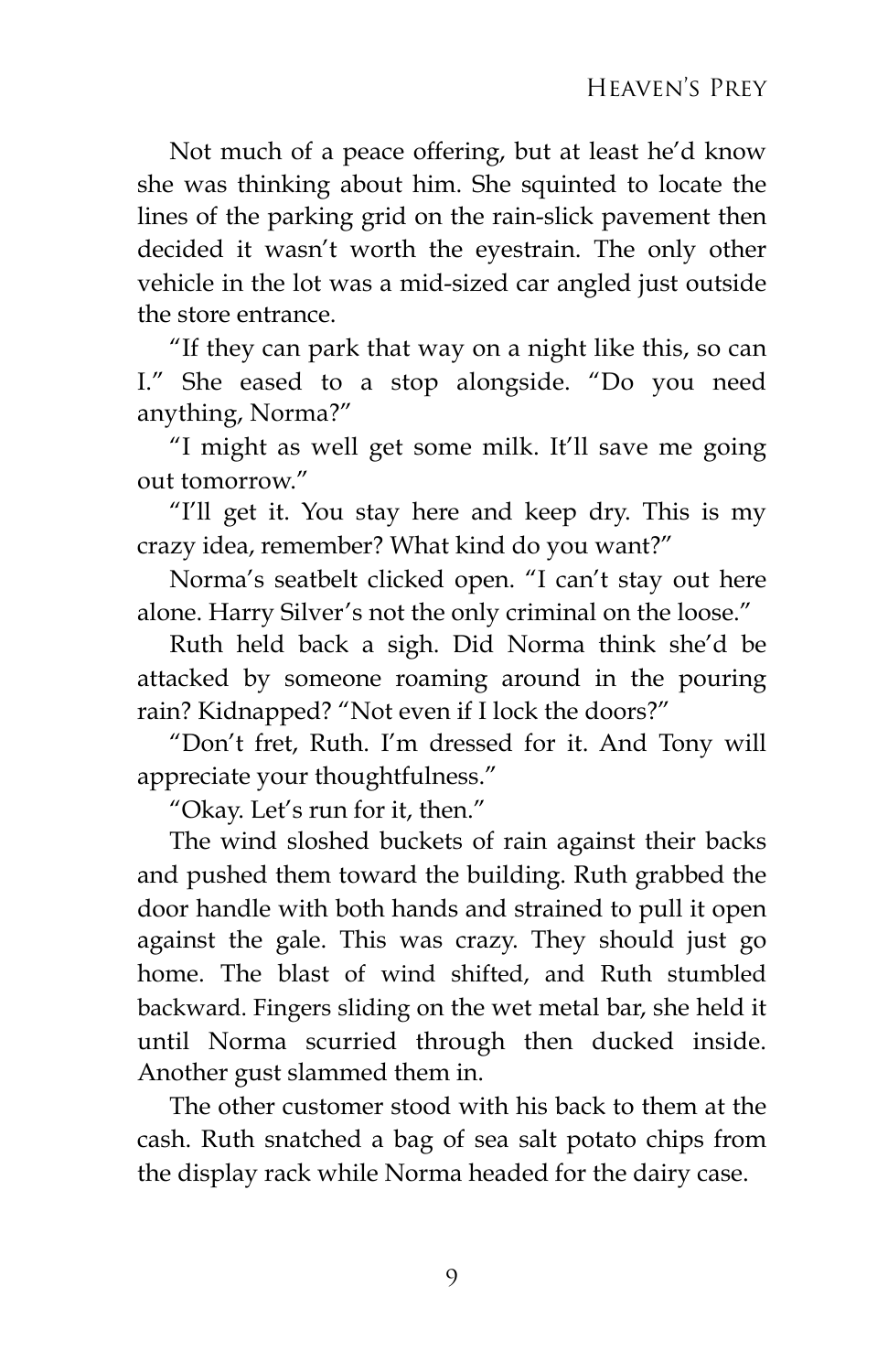"You two get over here. Now!" A man's voice. Loud. Dangerous.

Ruth clutched the bag of chips to her chest. Her heart rate quickened. A robbery? Be calm. These things were usually for money. As long as the cashier gave the guy what he wanted, they'd be fine.

Don't make eye contact with him and don't resist. Ruth willed the teen girl at the cash register to remember her safety training for a hold-up situation.

The door beckoned from maybe three paces behind her, but she couldn't abandon her friend. Why couldn't Norma have waited in the car? Ruth darted into the nearest aisle and scooted toward the rear of the store.

"Come out now. Or do you want me to put a bullet in our beautiful cashier?"

Heart pounding, Ruth ventured out the other end of the short aisle. Where was Norma? To her right, the ashen-faced cashier gaped at the man with the gun. The girl pressed against the displays behind the counter as if they were the only things holding her up.

The burglar wasn't a young kid, but Ruth had guessed as much from his voice. Hopefully that meant he was less inclined to panic. More likely to leave them unhurt? He turned his head in Ruth's direction, and she looked away. No eye contact.

Norma stood beside the dairy case, wide-eyed and gaping as if she'd seen the grim reaper. Something in her eyes. . .

Ruth turned.

That face.

Ruth's throat seized. She couldn't swallow. Couldn't speak. Couldn't scream.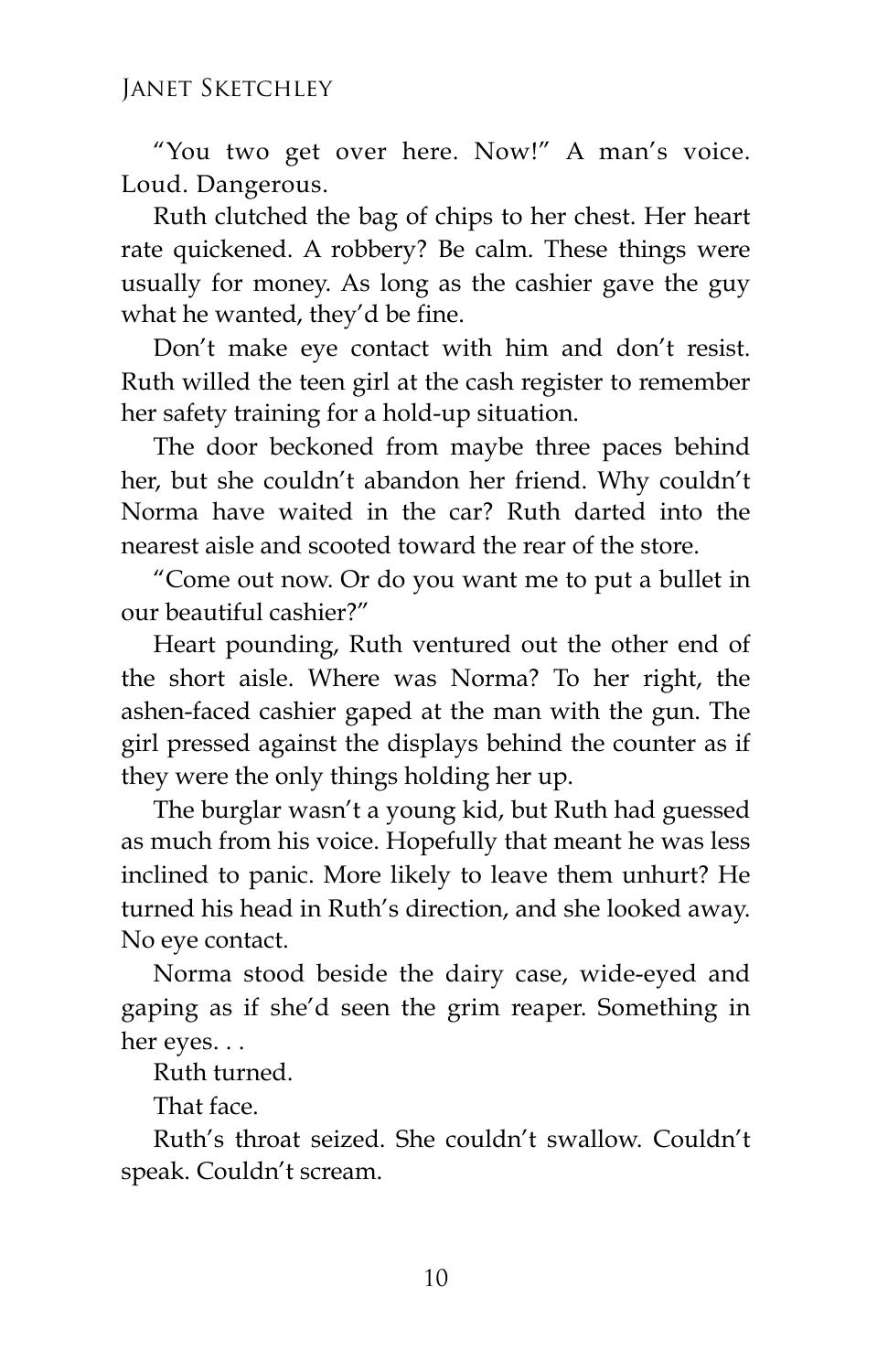Norma scuttled up behind her and grabbed her hand. "It's Harry Silver!"

His mouth twisted in a mocking smile, and he nodded. "Always good to meet a fan."

Ruth couldn't look away.

"Over this way." Harry gestured with the gun. She and Norma inched toward him. They clung together. Norma's sniffles turned to tears.

Tremors rocked Ruth's stomach and bile crowded her throat. She fought to steady her breathing. The news reports said he was still in Canada, but he couldn't be here in Nova Scotia. Not while the manhunt targeted leads in Alberta. How could they have been so wrong?

She blinked hard, but nothing changed.

Harry Silver. Right here in the same room. He'd kill them all.

He had the cashier by the wrist. Young, with long blond hair—the type of girl he always chose. Just like Susan. Ruth's heart tore. This girl couldn't be more than seventeen, just a high-school student. Maybe one of Tony's. She had to recognize Harry Silver. How much did she know about what he did to his victims?

So much for prayer. Tony's voice mocked her. Could he be right?

Harry stepped from behind the counter, gripping the cashier's arm. The gun in his hand targeted Ruth and Norma as they huddled together, then jerked toward the position he'd abandoned. "Back there. Now."

Ruth's muscles weren't working. Her feet dragged as if she were walking underwater against a strong current. Step by step, she shuffled after Norma.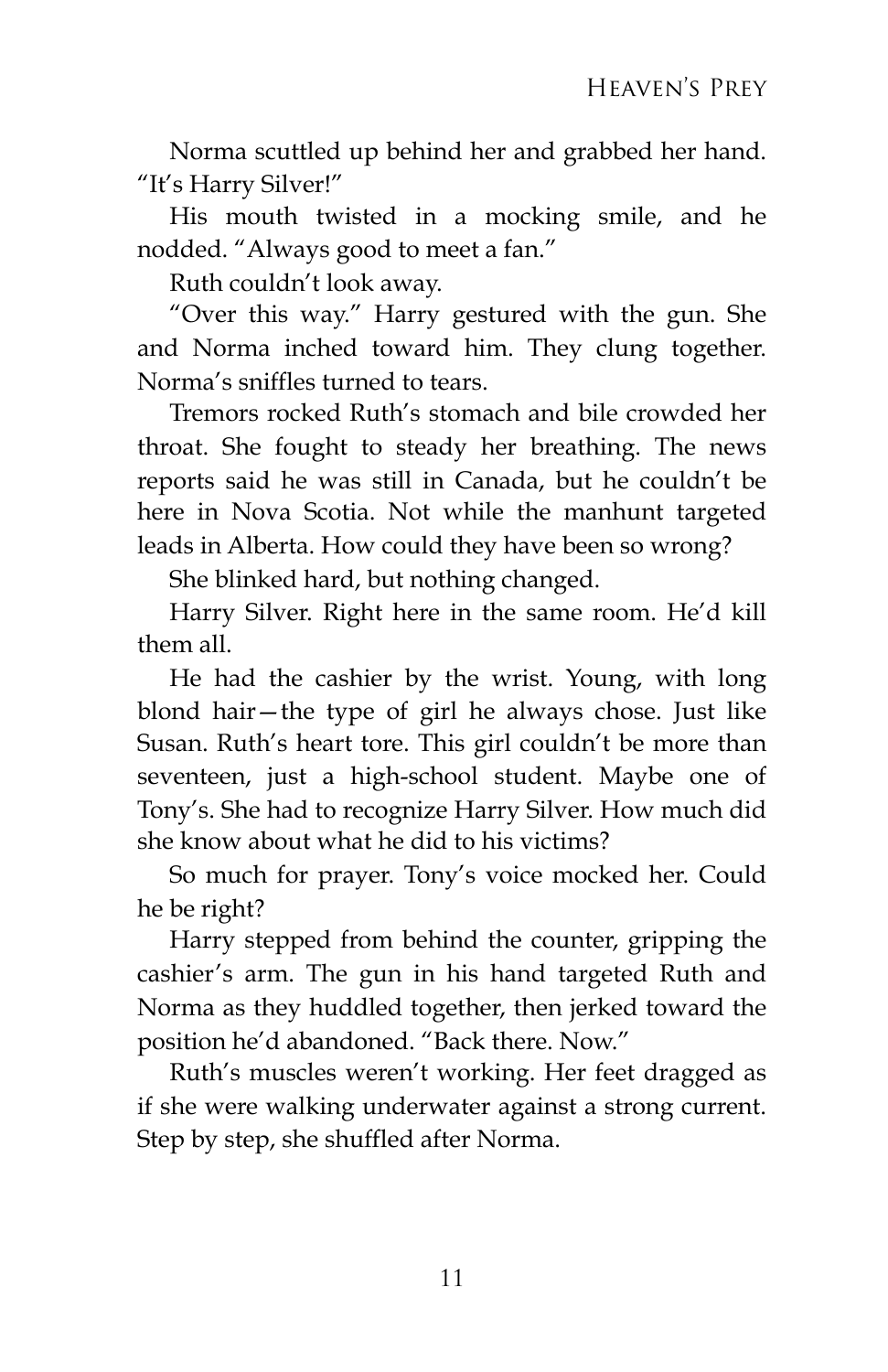## Janet Sketchley

Harry thrust the cashier toward them in the narrow space. She let out a hiccupping cry and pressed her fist against her lips.

Ruth reached out to pull her into a hug, but the girl jerked away from her touch.

He stepped nearer, crowding them, gloating. He probably fed on their terror. One-handed, he swept some cigarettes from the wall display into a plastic bag then threw in the sandwich packets that lay scattered near the cash register.

He picked up a soggy hat and what looked like a fake beard—a disguise?—and flashed them both a smile. "This beautiful young lady has won herself a one-night stand with yours truly. An experience to die for. No witnesses allowed."

The trembling cashier drew back against the wall, chest heaving, eyes wide. Harry sauntered nearer to her and leveled the gun at the two friends.

They should duck, run, do something. Standing here shivering would get them shot, but Ruth's feet had rooted to the floor.

Norma clutched her arm, babbling in her ear. "He's going to kill us, he's going to kill us. I don't want to die. Do something—you even prayed for him! Oh, God, he's going to kill us." Norma's whisper hissed on, but the words stopped registering.

The gun's muzzle wavered.

The blond girl whimpered, and a slow smile spread across Harry's face. His chin lifted, and he licked his lips. "You're just what I need." He raised the gun.

As one, Ruth and Norma bolted around the far end of the counter.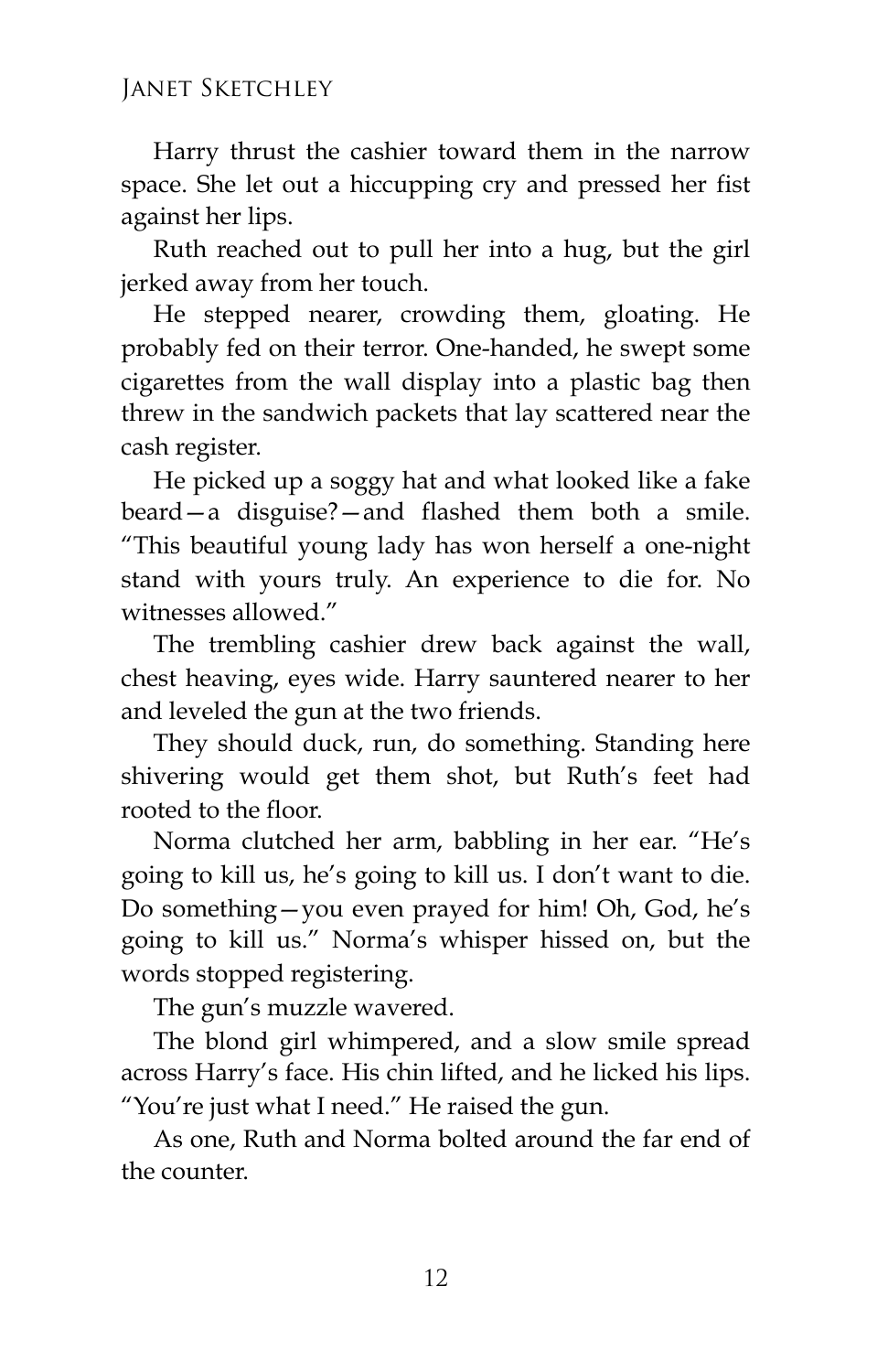His first shot missed. They ducked behind the nearest shelves, ears ringing from the blast. Ruth ran for the door. "Norma, come on!"

Harry swore.

The cashier screamed.

Before Ruth took another step, the lights went out. She kept moving in the dark, brushing her fingertips along the line of shelves so she wouldn't veer off course and bump into anything.

Almost there. . . *God, help me find a place to hide and call 9-1-1.*

Ruth's gasping breaths echoed off the shelving, made it hard to hear anything else. She and Norma had a head start—they'd reach the exit before the others. Would the cashier hide or run? Harry would hunt her—poor girl! But Ruth and Norma had a chance to get out, to call for help before he claimed another victim.

Footsteps rapped behind her. Norma! Ruth ran faster. They were going to make it.

Fingers brushed hers, snatched her hand. Pulled her toward the bright red exit sign and the faint rectangle of the doorway.

Not Norma's bony grip—a large hand, strong and warm. Harry Silver.

Ruth screamed and tried to pull away. Her free hand swept a line of boxes to the floor, but she couldn't grab anything for an anchor. Harry dragged her from the store.

Her fingertips hooked the doorframe, but his speed tore them free. Fat raindrops stung her face as he hauled her, struggling, toward his car.

Harry flung open the driver's door, shoved her inside, and glared at her in the glow from the car's dome light. He spat a curse. "You!"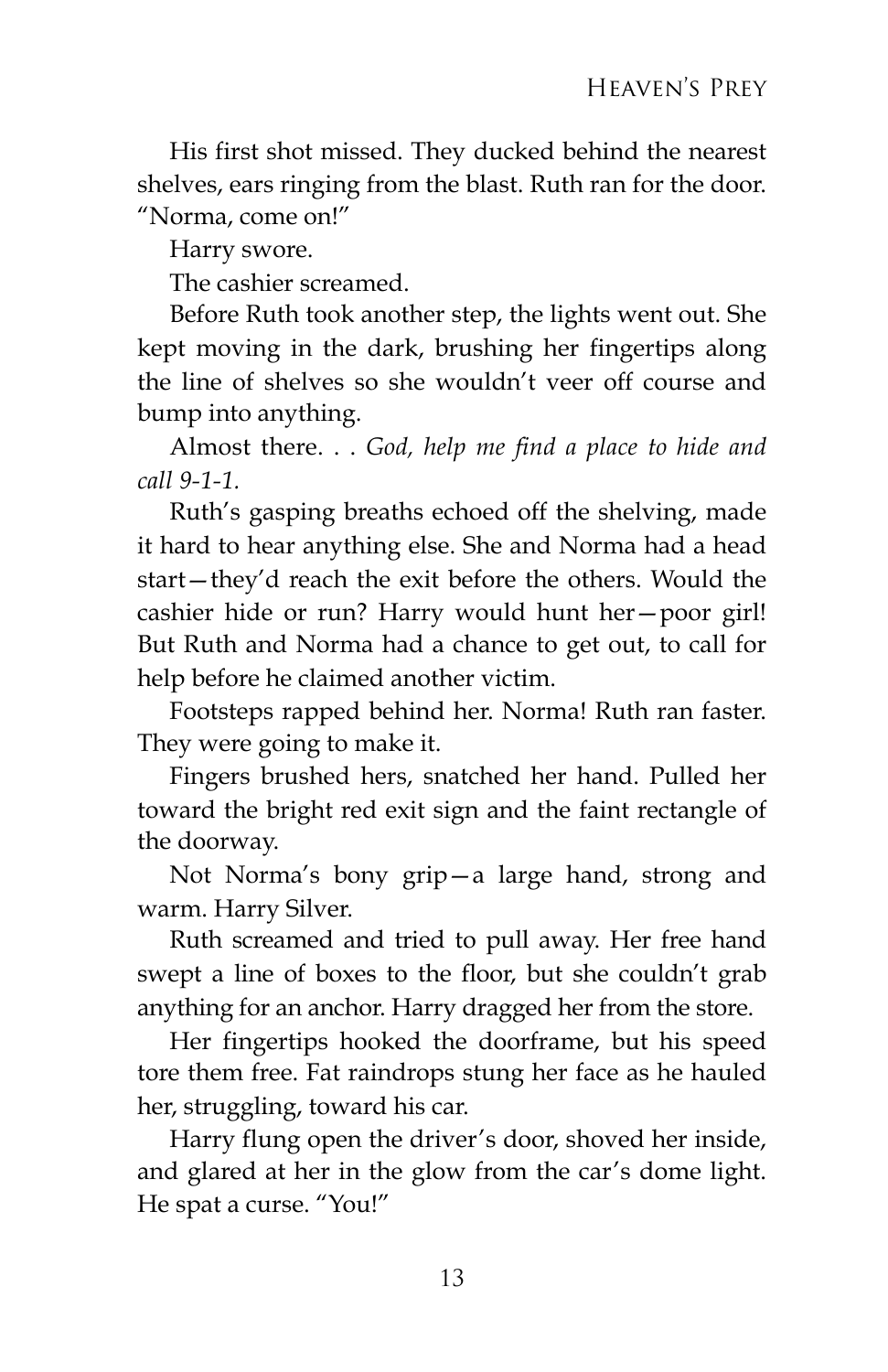Ruth cringed at the hatred in his eyes. Would he let her go? Or shoot her? *God, help me!*

He grabbed her arm as if to pull her from the car, his fingers like hooks. Ruth cried out, and he swore harder. He half-turned toward the store then whirled back to face her. "She'll have called the cops by now. Useless or not, you're my hostage. Get into the passenger seat. Move."

She'd move, all right. Over the center console and out the other door. Crying, gasping, she hitched one leg over the stick shift, then the other. Almost there. Her coat pocket snagged.

Harry piled into the driver's seat. His hand on her shoulder pushed her the rest the way, to the sound of tearing fabric.

Ruth searched for the door latch. She had bare seconds to escape.

Harry jammed the key into the ignition. Ruth's fingers found the handle. As it clicked open, she threw her weight against the door.

The engine caught. Harry seized her arm and yanked her back into the car.

Ruth screamed again. "No, please. Let me go!"

He threw the car into gear and swerved hard. The motion sent her falling against him and slammed the door on her escape.

She pulled away from him as he floored it out of the parking lot, taking the empty suburban streets well above the limit in spite of the rain. How could he see where he was going?

This couldn't be happening. "Please—it's a mistake you don't want me." Thank God the cashier was safe, but —not her!